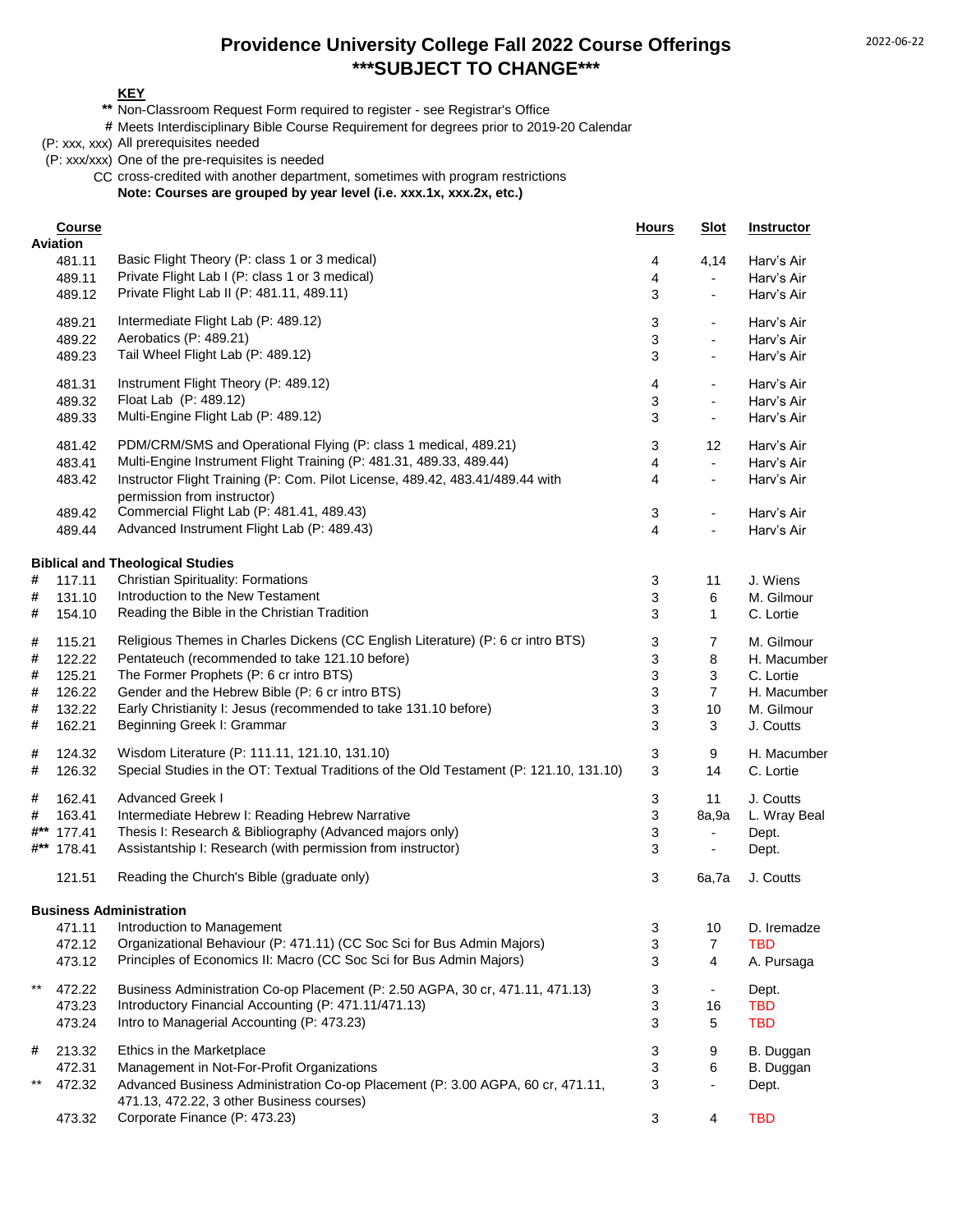|       | 471.43                       | Consumer Behaviour (P: 471.21)                                                                                                                                | 3        | 8                        | <b>TBD</b>                |  |  |
|-------|------------------------------|---------------------------------------------------------------------------------------------------------------------------------------------------------------|----------|--------------------------|---------------------------|--|--|
|       | <b>Church Ministries</b>     |                                                                                                                                                               |          |                          |                           |  |  |
|       | 411.12                       | Principles of Teaching and Learning                                                                                                                           | 3        | 5                        | C. Rust-Akinbolaji        |  |  |
|       |                              | <b>Communications and Media</b>                                                                                                                               |          |                          |                           |  |  |
|       | 431.11                       | Introduction to Communications and Media                                                                                                                      | 3        | 2                        | N. Greco                  |  |  |
| $***$ | 434.31                       | Practicum I (\$50 Lab Fee)                                                                                                                                    | 3        | $\overline{\phantom{a}}$ | N. Greco                  |  |  |
|       | 434.42                       | Advanced Project I (Advanced Majors only) (\$50 Lab Fee)                                                                                                      | 3        |                          | N. Greco                  |  |  |
|       | 434.44                       | Honours Thesis I (Honours Majors only)                                                                                                                        | 3        | $\overline{\phantom{a}}$ | N. Greco                  |  |  |
|       | <b>Cultural Anthropology</b> |                                                                                                                                                               |          |                          |                           |  |  |
|       | 224.32                       | Worldview and Anthropology                                                                                                                                    | 3        | 12                       | D. Climenhaga             |  |  |
|       | <b>English Literature</b>    |                                                                                                                                                               |          |                          |                           |  |  |
|       | 212.11<br>212.15             | English Composition (not for Eng Lit or Hum cr; only for A&S elective)<br>Twentieth and Twenty-First Century Literature in English I                          | 3<br>3   | 8<br>9                   | L. Hiebert<br>L. Hiebert  |  |  |
| #     | 115.21                       | Religious Themes in Charles Dickens (P: 6 cr intro BTS)                                                                                                       | 3        | 7                        | M. Gilmour                |  |  |
|       | 212.21                       | Studies in Shakespeare                                                                                                                                        | 3        | 4                        | L. Hiebert                |  |  |
|       | <b>History</b>               |                                                                                                                                                               |          |                          |                           |  |  |
|       | 211.11                       | Western Civilization I: Ancient to Medieval                                                                                                                   | 3        | $\overline{7}$           | <b>TBD</b>                |  |  |
|       |                              | Humanities (English, History, Philosophy)                                                                                                                     |          |                          |                           |  |  |
| **    | 200.40                       | Honours Thesis/Seminar (Honours Majors only)                                                                                                                  | 6        |                          | Dept.                     |  |  |
|       | <b>Indigenous Studies</b>    |                                                                                                                                                               |          |                          |                           |  |  |
|       | 241.11                       | Introduction to Indigenous Studies (half Zoom, half asynchronous) (CC Humanities)                                                                             | 3        | 4a                       | <b>NAIITS</b>             |  |  |
|       | <b>Mathematics</b>           |                                                                                                                                                               |          |                          |                           |  |  |
|       | 233.12                       | Introductory Computer Usage I                                                                                                                                 | 3        | 12                       | <b>TBD</b>                |  |  |
|       | 234.21                       | Vector Geometry and Linear Algebra                                                                                                                            | 3        | 2                        | Y. Bammeke                |  |  |
|       | 234.22                       | Introduction to Calculus                                                                                                                                      | 3<br>3   | 3                        | Y. Bammeke                |  |  |
|       | 234.24                       | <b>Elements of Discrete Mathematics</b>                                                                                                                       |          | 12                       | Y. Bammeke                |  |  |
|       |                              | Music: Applied (\$30 Practice Room Fee applies to first course each semester)<br>(Applied Music Fees of \$144 per credit hour apply to each of these courses) |          |                          |                           |  |  |
|       |                              | *** For lessons without credit, apply to Providence Performing Arts School***                                                                                 |          |                          |                           |  |  |
|       |                              | 314.19-X Applied Music (.5 hr lesson)                                                                                                                         | 1.5      |                          | TBD                       |  |  |
|       |                              | 314.19-1 - VOICE<br>314.19-2 - GUITAR                                                                                                                         |          |                          | <b>TBD</b><br>W. Wiebe    |  |  |
|       |                              | 314.19-3 - PIANO                                                                                                                                              |          |                          | <b>TBD</b>                |  |  |
|       |                              | 314.19-4 - OTHER (woodwind, brass, percussion)                                                                                                                |          |                          | <b>TBD</b>                |  |  |
|       |                              | 314.29-X Applied Music (Major Instrument) (1 hr lesson; Music Majors only)<br>314.29-1 - VOICE                                                                | 2        |                          | <b>TBD</b>                |  |  |
|       |                              | 314.29-2 - GUITAR                                                                                                                                             |          |                          | <b>TBD</b><br>W. Wiebe    |  |  |
|       |                              | 314.29-3 - PIANO                                                                                                                                              |          |                          | <b>TBD</b>                |  |  |
|       |                              | 314.29-4 - OTHER (woodwind, brass, percussion)                                                                                                                |          |                          | <b>TBD</b>                |  |  |
|       | <b>Music Ensemble</b>        |                                                                                                                                                               |          |                          |                           |  |  |
| **    | 316.17<br>316.21             | Worship Band (audition required)<br>Chamber Singers (Choir) (offered again in Winter, must register again)                                                    | 1<br>1.5 | 17<br>19                 | <b>TBD</b><br>R. Bonefaas |  |  |
|       |                              |                                                                                                                                                               |          |                          |                           |  |  |
| #     | Philosophy<br>213.32         | Ethics in the Marketplace                                                                                                                                     | 3        | 9                        | B. Duggan                 |  |  |
|       |                              |                                                                                                                                                               |          |                          |                           |  |  |
|       | Psychology<br>222.11         | Introduction to Psychology I: Fundamentals                                                                                                                    | 3        | 3                        | M. Mulenga                |  |  |
|       |                              |                                                                                                                                                               |          |                          |                           |  |  |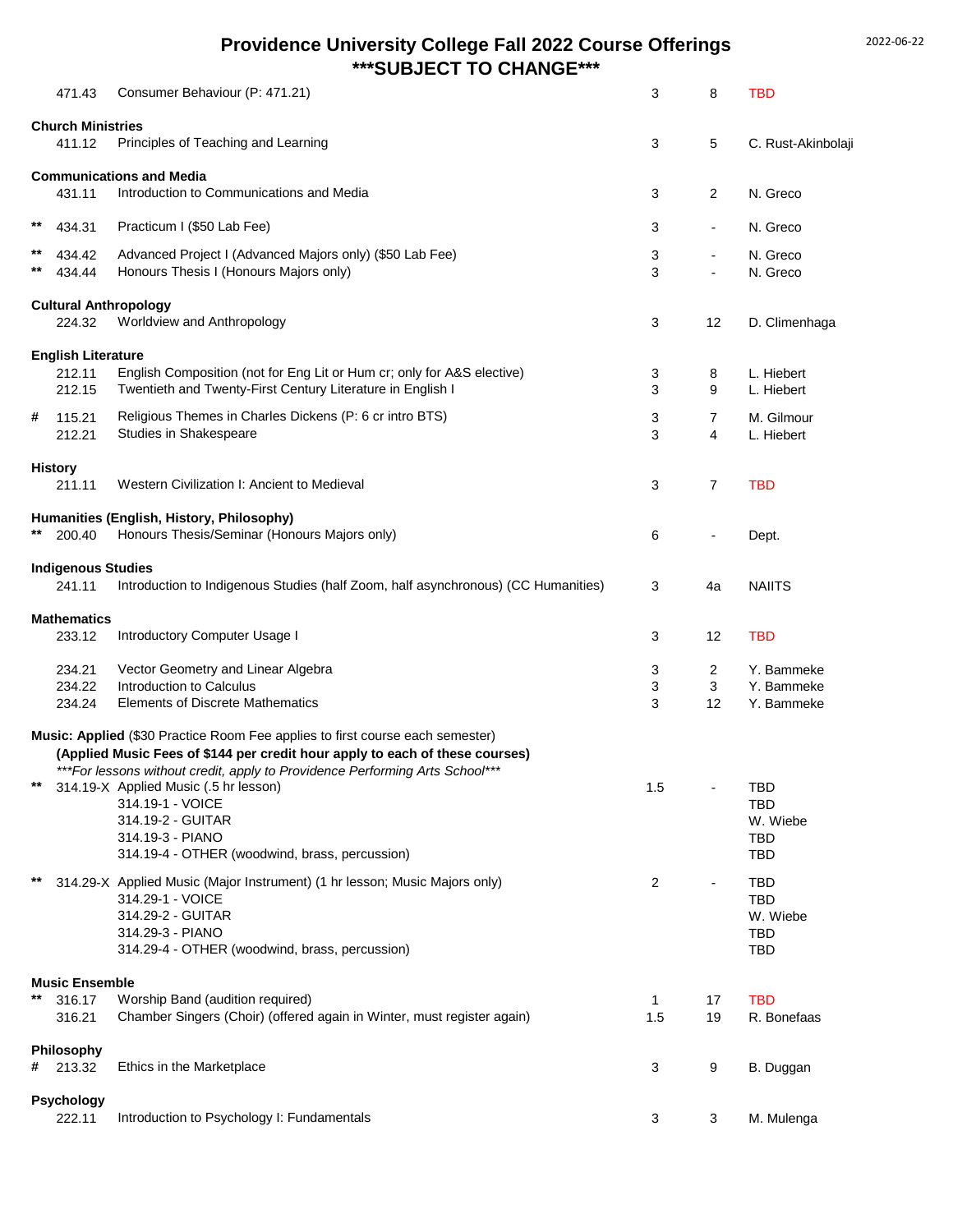# **Providence University College Fall 2022 Course Offerings \*\*\*SUBJECT TO CHANGE\*\*\***

|    | 222.22<br>222.24        | Child Development<br>Adolescent Development                                                                              | 3              | 8                        | M. Mulenga<br>R. Opavemi   |
|----|-------------------------|--------------------------------------------------------------------------------------------------------------------------|----------------|--------------------------|----------------------------|
|    | 222.31                  | Abnormal Psychology (P: 222.11, 222.12)                                                                                  | 3              | 12                       | M. Mulenga                 |
|    | 222.33                  | Special Topics in Psychology: Introduction to Clinical Psychology (P: 222.11, 222.12)                                    | 3              | 14                       | R. Opayemi                 |
|    | 222.34                  | History and Theory of Psychology (P: 222.11, 222.12) - not offered in 2023-24                                            | 3              | 9                        | M. Mulenga                 |
|    | 222.35                  | Psycholinguistics (P: 222.11, 222.12)                                                                                    | 3              | 11                       | E. Lepp-Kaethler           |
|    | Science                 |                                                                                                                          |                |                          |                            |
|    | 235.12                  | Introduction to Biology I (includes Lab: 14a, 14b, 5b) (\$35 Lab Fee)                                                    | 3              | 9                        | R. Dielschneider/M. Shymko |
|    | 235.15                  | Human Anatomy, Histology, and Physiology (includes Lab: 4a,4b,5a) (\$35 Lab Fee)<br>(continues in the Winter semester)   | 6              | 10                       | A. Hiebert                 |
|    | 236.12                  | Introduction to Chemistry I (includes Lab: 14a, 14b) (\$35 Lab Fee)                                                      | 3              | $\overline{2}$           | M. Shymko                  |
|    | 231.22                  | Introduction to Earth Sciences (P: Gr 12 Math/Sci or mature student)                                                     | 3              | 5                        | B. Friesen-Pankratz        |
|    | 236.22                  | Introduction to Biochemistry I (includes Lab: 12a, 12b) (\$35 Lab Fee) (P: 235.12,<br>235.13, 236.12, 236.13)            | 3              | 1                        | M. Shymko                  |
|    | 235.33                  | Ecology (P: 3 cr Science)                                                                                                | 3              | 11                       | B. Friesen-Pankratz        |
|    | 235.35                  | Field Methods (P: 6 cr Science courses with wet labs)                                                                    | 3              | 8                        | <b>B. Friesen-Pankratz</b> |
|    | 232.41                  | Topics in Health Research (P: 6 cr second year Science courses)                                                          | 3              | 7                        | R. Dielschneider           |
|    | 235.42                  | Cancer Biology (P: 235.22)                                                                                               | 3              | $\overline{2}$           | R. Dielschneider           |
|    |                         | Social Sciences (Cultural Anthropology, Psychology, Sociology)                                                           |                |                          |                            |
|    | 221.22                  | Research Methods (P: 222.11/222.12/223.11/223.12/224.11) NOTE: this course will<br>not be offered in the following year. | 3              | 7                        | R. Opayemi                 |
| ** | 200.40                  | Honours Thesis/Seminar (Honours Majors only)                                                                             | 6              | $\overline{\phantom{a}}$ | Dept.                      |
|    | Sociology<br>223.11     | Introduction to Sociology I: People in Culture                                                                           | 3              | 14                       | V. Hiebert                 |
|    |                         |                                                                                                                          |                |                          |                            |
|    | 223.24                  | Marriage and Family                                                                                                      | 3              | 3                        | V. Hiebert                 |
|    | 223.32<br>223.35        | Sociology of Religion (P: 30 cr)<br>Global Issues (P: 223.11, 223.12, or by permission of instructor)                    | 3<br>3         | 10<br>14                 | D. Hiebert<br>D. Hiebert   |
|    |                         | <b>TESOL (Undergraduate)</b>                                                                                             |                |                          |                            |
|    | 411.12                  | Principles of Teaching and Learning                                                                                      | 3              | 5                        | C. Rust-Akinbolaji         |
|    | 444.11                  | Applied Linguistics I ** 20 students max**                                                                               | 3              | 4                        | C. Rust-Akinbolaji         |
|    | 444.24                  | Psycholinguistics                                                                                                        | 3              | 11                       | E. Lepp-Kaethler           |
|    | 445.21                  | Second Language Acquisition **20 students max**                                                                          | 3              | 14                       | C. Rust-Akinbolaji         |
|    | 449.31                  | TESOL Practicum I ** 20 students max**                                                                                   | 1              | 7a                       | C. Rust-Akinbolaji         |
| ** | 449.33                  | TESOL Practicum III (P: TESOL Certificate)                                                                               | 3              | $\blacksquare$           | Dept.                      |
|    | <b>TESOL (Graduate)</b> |                                                                                                                          |                |                          |                            |
|    | 121.51                  | Reading the Church's Bible                                                                                               | 3              | 6a,7a                    | J. Coutts                  |
|    | 421.51                  | Worldview and Culture                                                                                                    | 3              | 12                       | D. Climenhaga              |
|    | 444.51                  | Applied Linguistics I ** 20 students max**                                                                               | 3              | 4                        | C. Rust-Akinbolaji         |
|    | 445.51                  | Second Language Acquisition ** 20 students max**                                                                         | 3              | 14                       | C. Rust-Akinbolaji         |
|    | 444.64                  | Psycholinguistics                                                                                                        | 3              | 11                       | E. Lepp-Kaethler           |
|    | 445.63                  | Language Teacher Education                                                                                               | 3              | 8a,9a                    | E. Lepp-Kaethler           |
|    | 449.61                  | TESOL Practicum I ** 20 students max**                                                                                   | $\mathbf 1$    | 7a                       | C. Rust-Akinbolaji         |
| ** | 444.71                  | Graduate Seminar in TESOL A: Research Methods                                                                            | 3              | $\overline{\phantom{a}}$ | Dept.                      |
| ** | 444.72                  | Graduate Seminar in TESOL B: Literature Review                                                                           | 3              | $\overline{\phantom{a}}$ | Dept.                      |
| ** | 444.75                  | Graduate Seminar in TESOL C: Project OR Thesis (P: 444.71, 444.72) (3 semesters)                                         | 3              | $\overline{\phantom{a}}$ | Dept.                      |
| ** | 449.71                  | TTESOL Practicum I (P: 449.32/449.62)                                                                                    | $\mathbf{1}$   | $\overline{\phantom{a}}$ | Dept.                      |
| ** | 449.72                  | TTESOL Practicum II (P: 449.71 and instructor approval)                                                                  | $\overline{c}$ | $\overline{\phantom{a}}$ | Dept.                      |
|    | Theatre                 |                                                                                                                          |                |                          |                            |
|    | 321.11                  | Acting 1                                                                                                                 | 3              | <b>TBD</b>               | M.Moir                     |
|    | 321.17                  | Threatre - Full Production (Fall 2022, Winter 2023)                                                                      | 3              | <b>TBD</b>               | M.Moir                     |